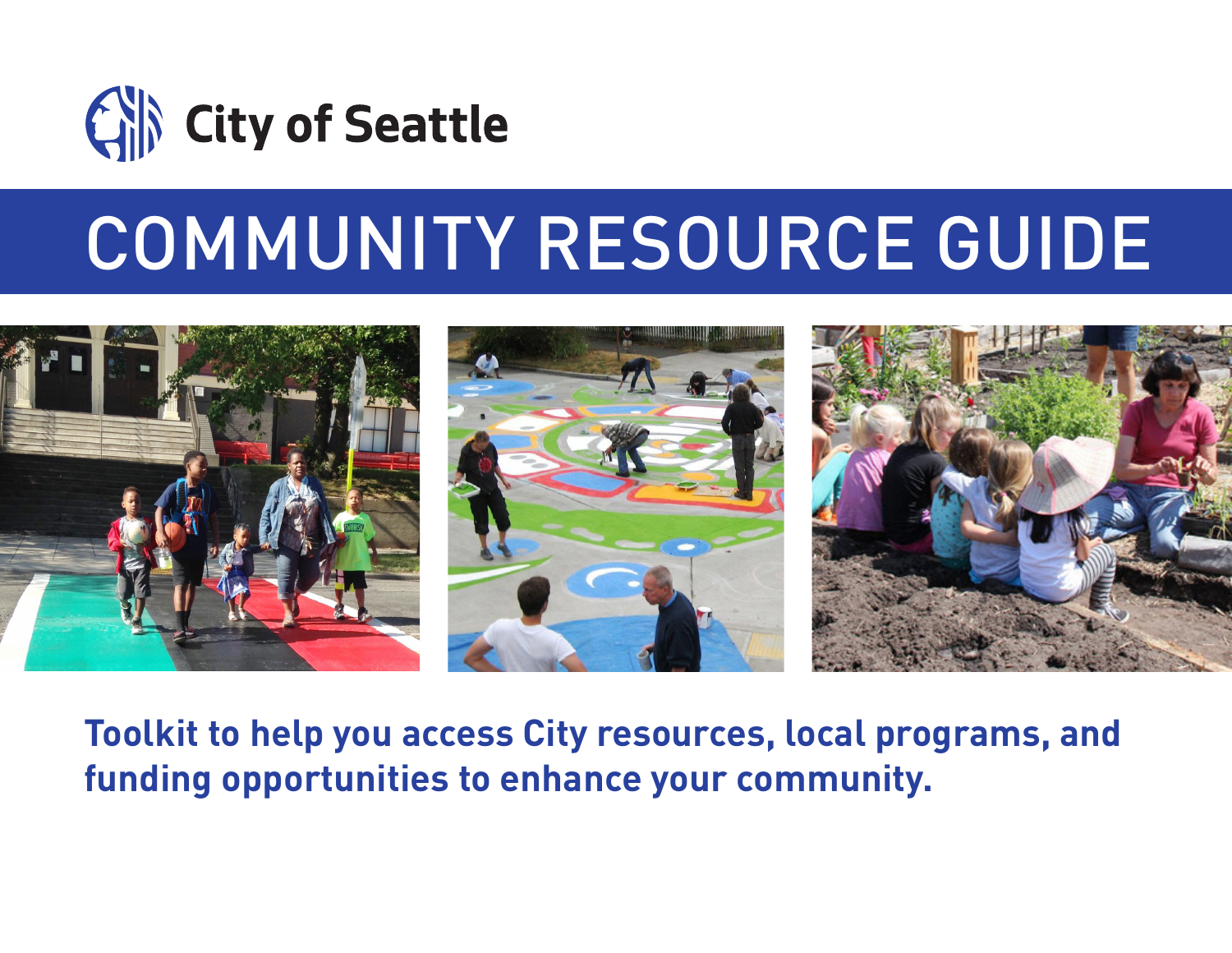| <b>Opportunity</b>                                                                         | <b>Description</b>                                                                                                                                                                                                                                                                                                                                                                                                                                                                | <b>Application and</b><br><b>Funding</b>                                                                                                | <b>Contact Information</b>                                                                                        | Link                                                             |
|--------------------------------------------------------------------------------------------|-----------------------------------------------------------------------------------------------------------------------------------------------------------------------------------------------------------------------------------------------------------------------------------------------------------------------------------------------------------------------------------------------------------------------------------------------------------------------------------|-----------------------------------------------------------------------------------------------------------------------------------------|-------------------------------------------------------------------------------------------------------------------|------------------------------------------------------------------|
| <b>SAFE &amp; ACTIVE STREETS</b>                                                           |                                                                                                                                                                                                                                                                                                                                                                                                                                                                                   |                                                                                                                                         |                                                                                                                   |                                                                  |
| <b>Neighborhood Street Fund</b><br>Seattle Department of<br>Transportation (SDOT)<br>Grant | The Neighborhood Street Fund Program pays for<br>neighborhood transportation projects estimated to<br>cost between \$100k and \$750k, which are identified<br>and prioritized by the community itself. The projects<br>are submitted to the thirteen Neighborhood District<br>Council for evaluation once every three years, reviewed<br>by the Bridging the Gap Oversight Committee, then<br>approved by Council and Mayor. Program funds come<br>from The Levy to Move Seattle. | 3-year application<br>cycle; next project<br>selection is 2019.                                                                         | NSF@seattle.gov or<br>$(206)$ 733-9050                                                                            | www.seattle.gov/<br>transportation/btg nsf large.<br>htm         |
| <b>Safe Routes to School Mini</b><br><b>Grant Program</b><br><b>SDOT Grant</b>             | Mini Grants provide assistance to schools, PTAs or<br>PTSAs, and community groups to support education<br>and encouragement for walking and bicycling to<br>school. For a list of type of projects that are eligible<br>and for information on the application process, please<br>access the website.                                                                                                                                                                             | Awards up to<br>\$1,000 for two<br>annual funding<br>cycles (spring and<br>fall); applicants<br>may receive<br>funding once per<br>year | <b>Contact Ashley Rhead at</b><br>(206) 684-7577 or<br>Ashley.Rhead@seattle.gov                                   | www.seattle.gov/<br>transportation/ped srts<br>grant.htm         |
| <b>Public Space Management</b><br>SDOT Program                                             | The Public Space Management group promotes and<br>regulates a safe, accessible, and attractive shared<br>right of way. Public space management permits<br>include uses of the right of way by the general public<br>and by businesses, as well as temporary and longer-<br>term uses including block parties, signal box artwork,<br>neighborhood pole banners, and sidewalk cafés.                                                                                               | Variety of permits<br>offered                                                                                                           | <b>Contact the Public Space</b><br>Management Team at<br>(206) 684-5267 or<br>publicspace@seattle.gov             | www.seattle.gov/<br>transportation/<br>publicspacemanagement.htm |
| <b>Neighborhood Traffic</b><br><b>Calming Program</b><br><b>SDOT Program</b>               | This program addresses community concerns when<br>large numbers of drivers routinely travel much faster<br>than the speed limit. SDOT partners with communities<br>to complete work in a phased approach, to ensure that<br>SDOT and the community have a clear and common<br>understanding of the problem. Please see the website<br>for more information.                                                                                                                       |                                                                                                                                         | <b>Contact Neighborhood Traffic</b><br>Operations at<br>[206] 684-0353 or<br>neighborhood.traffic@seattle.<br>gov | www.seattle.gov/<br>transportation/ntcp calming.<br>htm          |
| <b>Pedestrian Improvements</b><br>SDOT Program                                             | The Seattle Department of Transportation identifies,<br>installs, and maintains pedestrian improvements,<br>including sidewalks, curb ramps, marked crosswalks,<br>pedestrian and school crossing signs, and more. The<br>Pedestrian Master Plan prioritizes access to transit<br>and schools.                                                                                                                                                                                    |                                                                                                                                         | Contact: WalkAndBike@<br>Seattle.gov or call<br>$(206)$ 684-7583                                                  | www.seattle.gov/<br>transportation/pedestrian.<br>htm            |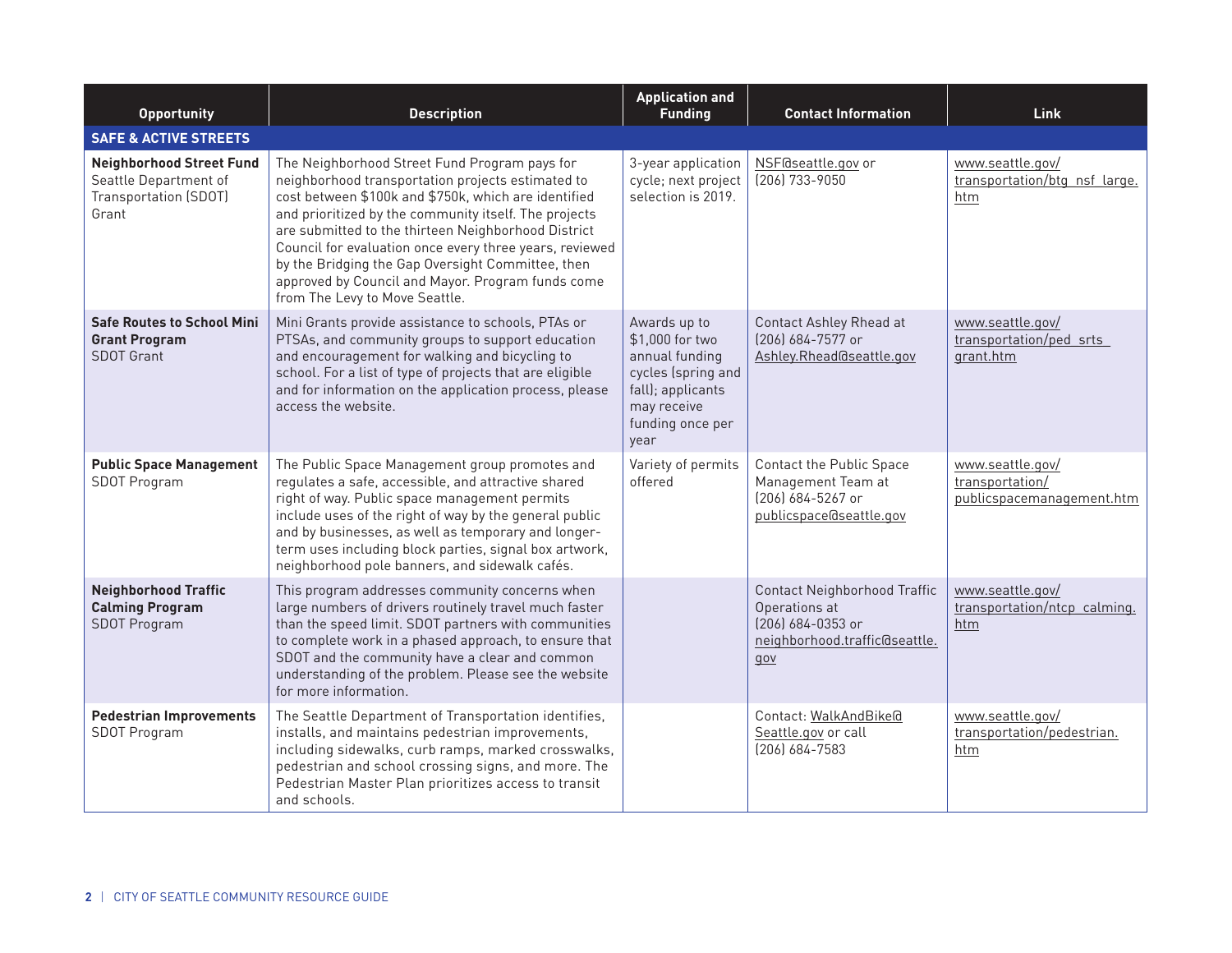| <b>Opportunity</b>                                                               | <b>Description</b>                                                                                                                                                                                                                                                                                                                                                                                                                                                        | <b>Application and</b><br><b>Funding</b>                                                                                                 | <b>Contact Information</b>                                                                                                                                                          | Link                                                                                   |
|----------------------------------------------------------------------------------|---------------------------------------------------------------------------------------------------------------------------------------------------------------------------------------------------------------------------------------------------------------------------------------------------------------------------------------------------------------------------------------------------------------------------------------------------------------------------|------------------------------------------------------------------------------------------------------------------------------------------|-------------------------------------------------------------------------------------------------------------------------------------------------------------------------------------|----------------------------------------------------------------------------------------|
| <b>SAFE &amp; ACTIVE STREETS</b>                                                 |                                                                                                                                                                                                                                                                                                                                                                                                                                                                           |                                                                                                                                          |                                                                                                                                                                                     |                                                                                        |
| <b>Community Crosswalks</b><br><b>SDOT Program</b>                               | Special painted crosswalks are a great way to<br>represent a neighborhood. They can be used to<br>showcase a community's unique culture and history<br>or just liven up an intersection with artistic and<br>colorful stripes. The cost of crosswalks vary by project.<br>Crosswalks can be funded by the Neighborhood<br>Matching Fund.                                                                                                                                  | Free to apply, cost<br>varies by project                                                                                                 | For application assistance,<br>contact<br>(206) 233-0093 or NMFund@<br>seattle.gov; For location and<br>design assistance, contact<br>Howard. Wurdseattle.gov or<br>(206) 684-3902. | www.seattle.gov/<br>transportation/<br>CommunityCrosswalks.htm                         |
| <b>Walking Map</b><br>Feet First (Non-profit)                                    | Feet First created neighborhood walking map for West<br>Seattle as a way to both celebrate and transform your<br>community. On the maps, you'll read about important<br>current events, up and coming groups, and how to put<br>your finger on the pulse of the community.                                                                                                                                                                                                | Commission price<br>\$15,000-\$20,000:<br>includes printing<br>20,000 color<br>maps                                                      | (206) 652-2310 or<br>info@feetfirst.org for more<br>information                                                                                                                     | www.feetfirst.org/walk-and-<br>maps                                                    |
| <b>Adaptive Streets &amp; Tactical</b><br><b>Urbanism</b><br><b>SDOT Program</b> | The Adaptive Streets Program is focused on creating<br>inexpensive, temporary solutions that improve streets<br>and public spaces. "Pavement to Parks" projects<br>create opportunities for public spaces in underutilized<br>roadway space, and "Tactical Urbanism" projects<br>enhance safety and mobility with low-cost, easy-to-<br>install materials.                                                                                                                | SDOT funds<br>the design and<br>construction of<br>projects, and<br>neighborhood<br>groups assist<br>with maintenance<br>and programming | Contact Susan McLaughlin at<br>[206] 733-9649 or<br>susan.mclaughlin@seattle.<br>gov for more information                                                                           | www.seattle.gov/<br>transportation/<br>adaptivestreets.htm                             |
| Wayfinding<br><b>SDOT Program</b>                                                | SDOT can help neighborhoods develop and fund<br>wayfinding signs that highlight neighborhood<br>destinations. This program is under development, and<br>will be available in 2018-19.                                                                                                                                                                                                                                                                                     |                                                                                                                                          |                                                                                                                                                                                     | www.seattle.gov/<br>transportation/pedestrian<br>masterplan/pedestrian<br>toolbox/     |
| Your Voice, Your Choice-<br><b>Parks and Streets</b><br>SDOT Program             | Your Voice, Your Choice: Parks & Streets is a<br>participatory budgeting initiative in which Seattle<br>residents democratically decide how to spend a<br>portion of the City's budget on small-scale park and<br>street improvements. A total of \$285,000 is set aside<br>in each City Council District, and residents can cast<br>their ballots for their top three choices in the district<br>where they live, work, go to school, receive services, or<br>volunteer. | Free to<br>participate                                                                                                                   | Contact Kraig Cook at<br>(206) 256-5944 or<br>kraig.cook@seattle.gov for<br>more information                                                                                        | www.seattle.gov/<br>neighborhoods/programs-<br>and-services/your-voice-<br>your-choice |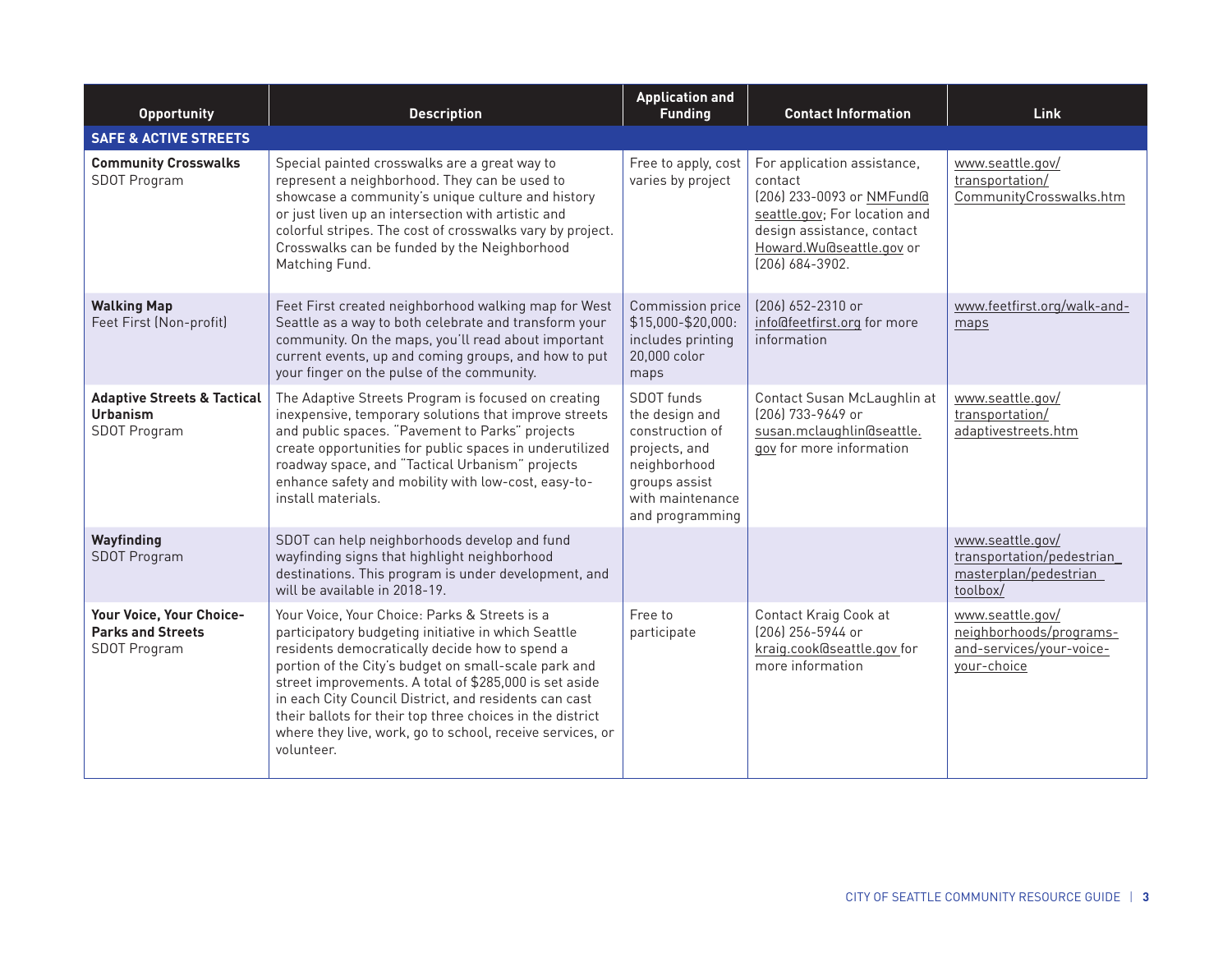| <b>Opportunity</b>                                                                               | <b>Description</b>                                                                                                                                                                                                                                                                                                                                                                                                                               | <b>Application and</b><br><b>Funding</b>                                                         | <b>Contact Information</b>                                                                            | Link                                                         |
|--------------------------------------------------------------------------------------------------|--------------------------------------------------------------------------------------------------------------------------------------------------------------------------------------------------------------------------------------------------------------------------------------------------------------------------------------------------------------------------------------------------------------------------------------------------|--------------------------------------------------------------------------------------------------|-------------------------------------------------------------------------------------------------------|--------------------------------------------------------------|
| <b>SAFE &amp; ACTIVE STREETS</b>                                                                 |                                                                                                                                                                                                                                                                                                                                                                                                                                                  |                                                                                                  |                                                                                                       |                                                              |
| <b>Play Streets</b><br>SDOT Program                                                              | A play street closes a neighborhood street to traffic<br>so that kids (and adults) can have more space for play<br>and physical activity. This program helps residents<br>create more space for play with a permit that is free<br>and easy to obtain. Play streets may occur up to three<br>times a week for six hours a day. The application and<br>additional information is available on the program's<br>website.                           | Free to apply;<br>applications are<br>issued during<br>April-September,<br>and October-<br>March |                                                                                                       | www.seattle.gov/<br>transportation/playstreets.<br>htm       |
| <b>Neighborhood Spring</b><br><b>Cleanup</b><br><b>Seattle Public Utilities</b><br>(SPU) Program | Spring Clean is Seattle's premier community cleanup<br>event. Seattle Public Utilities invites residents to<br>participate. Help pick up litter, stencil storm drains,<br>paint out graffiti, remove invasive plants, or join an<br>event in your community. All Spring Clean projects<br>are on public property. Volunteers receive free litter<br>cleanup bags, gloves, safety vests, and waste disposal<br>permits.                           | Free to<br>participate;<br>occurs in April<br>and May                                            | To get started, call<br>(206) 233-7187, or Register<br>online at www.seattle.gov/<br>util/SpringClean | www.seattle.gov/util/<br>SpringClean                         |
| <b>Volunteer to Clean up</b><br>Graffiti<br><b>SPU Program</b>                                   | Want to clean up graffiti in your neighborhood? Seattle<br>Public Utilities will provide you with the following<br>supplies: Paint (white-brown-gray), rollers, brushes,<br>scrapers, gloves, trash grabber, and garbage bags.                                                                                                                                                                                                                   | Free to<br>participate                                                                           | (206) 684-7647 or<br>adoptastreet@seattle.gov for<br>more information                                 | www.seattle.gov/util/<br>GraffitiRemoval                     |
| <b>Adopt a Street</b><br><b>SPU Program</b>                                                      | Help Keep Seattle Streets Litter-free! The mission<br>of the Adopt-a-Street program is to promote civic<br>responsibility and community pride as well as to<br>enhance Seattle's quality of life through clean streets<br>and beautiful neighborhoods. As an Adopt-a-Street<br>volunteer, you will receive cleanup supplies, safety<br>equipment, special after cleanup garbage pickup,<br>educational resources, and graffiti removal supplies. | Free to<br>participate                                                                           | Contact (206) 684-7647 or<br>adoptastreet@seattle.gov for<br>more information                         | www.seattle.gov/util/<br>AdoptaStreet                        |
| <b>PARK(ing) Day</b><br><b>SDOT Free Event</b>                                                   | PARK(ing) Day is an opportunity for Seattleites<br>to rethink how streets can be used. Seattle has<br>participated in this international event since 2007 and<br>given people the opportunity to temporarily turn on-<br>street parking spots into public spaces. The program<br>is intended to encourage creative placemaking while<br>raising awareness about the importance of walkable,<br>livable, and healthy communities.                 | Happens once<br>a year on the<br>third Friday in<br>September                                    |                                                                                                       | www.seattle.gov/<br>transportation/<br>seattleparkingday.htm |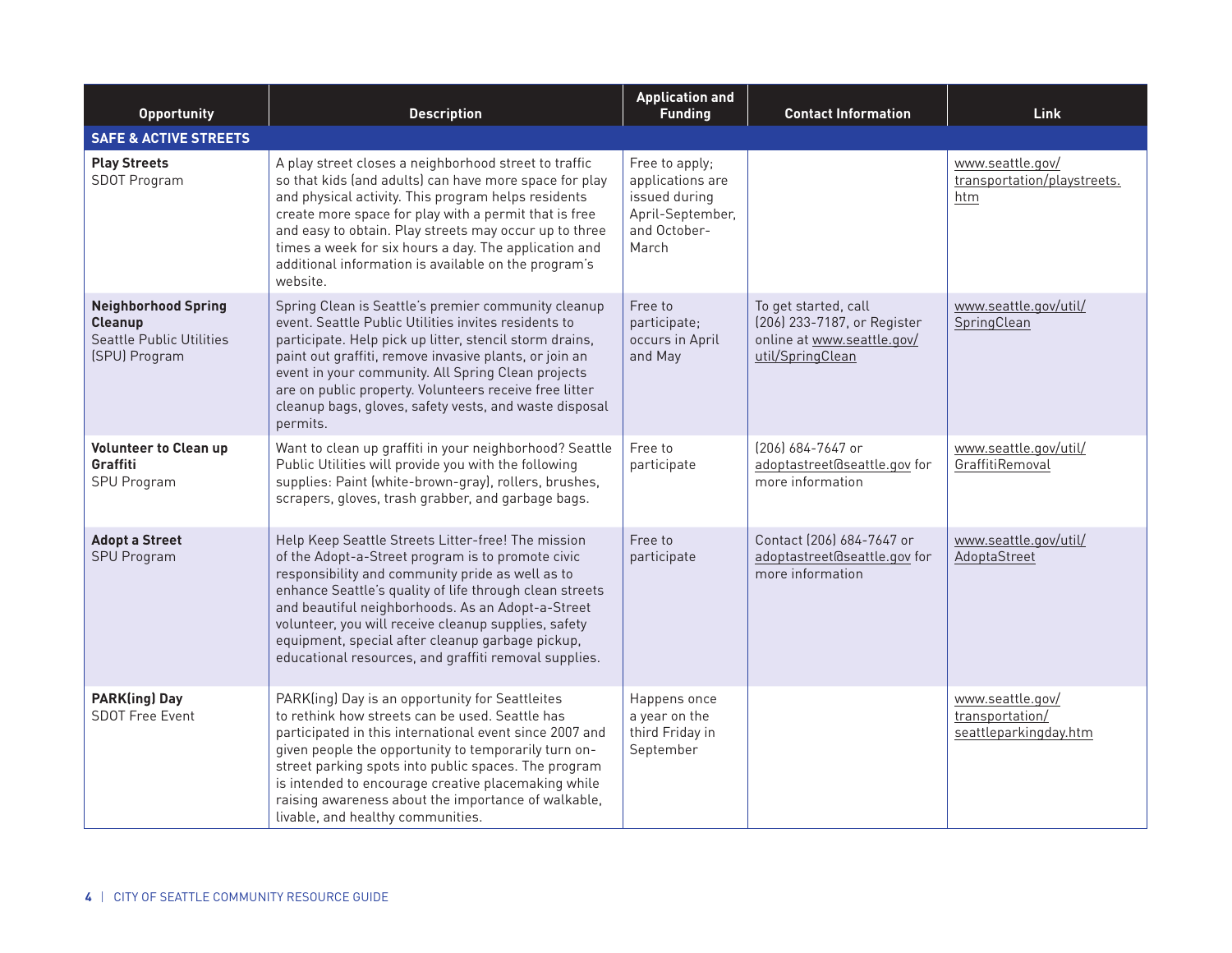| <b>Opportunity</b>                                                             | <b>Description</b>                                                                                                                                                                                                                                                                                                                    | <b>Application and</b><br><b>Funding</b>                                                | <b>Contact Information</b>                                                                             | Link                                                                |
|--------------------------------------------------------------------------------|---------------------------------------------------------------------------------------------------------------------------------------------------------------------------------------------------------------------------------------------------------------------------------------------------------------------------------------|-----------------------------------------------------------------------------------------|--------------------------------------------------------------------------------------------------------|---------------------------------------------------------------------|
| <b>SAFE &amp; ACTIVE STREETS</b>                                               |                                                                                                                                                                                                                                                                                                                                       |                                                                                         |                                                                                                        |                                                                     |
| <b>Festival Street</b><br><b>SDOT Program</b>                                  | Festival streets are designated portions of streets<br>that can be opened for pedestrian-focused events<br>on multiple occasions. A festival street designation<br>allows community members to plan a series of events<br>throughout the year with a single permit, instead of<br>requiring a special activity permit for each event. | Annual public<br>space permit                                                           | <b>Contact the Public Space</b><br>Management Team at<br>[206] 684-5267 or<br>publicspace@seattle.gov  | www.seattle.gov/<br>transportation/permits-and-<br>services/permits |
| <b>ENGAGED COMMUNITIES &amp; THE ARTS</b>                                      |                                                                                                                                                                                                                                                                                                                                       |                                                                                         |                                                                                                        |                                                                     |
| Neighborhood &<br><b>Community Arts</b><br>Office of Arts and Culture<br>Grant | This grant supports groups producing recurring<br>festivals or events that promote arts and cultural<br>participation, build community, and enhance the<br>visibility of neighborhoods through arts and culture.                                                                                                                      | Up to \$1200 per<br>year; annual<br>application; free<br>to apply                       | Contact Jenny Crooks at<br>(206) 684-7084 or<br>jenny. crooks@seattle.gov for<br>more information      | www.seattle.gov/arts/<br>funding/neighborhood<br>community.asp      |
| <b>CityArtist Project</b><br>Office of Arts and Culture<br>Grant               | This grant supports research, development and/or<br>presentation of art work by Seattle-based artists.<br>Project proposals are accepted from clusters of art<br>forms in alternate years. In 2018, the opportunity is<br>open to Literary (excluding Playwriting), Media/Film<br>and Visual artists.                                 | Up to \$8,000/<br>year; annual<br>application; free<br>to apply                         | Contact Irene Gómez at<br>$[206]$ 684-7310 or<br>irene.gomez@seattle.gov for<br>more information       | www.seattle.gov/arts/<br>cityartist-projects                        |
| <b>Youth Arts</b><br>Office of Arts and Culture<br>Grant                       | This grant supports out-of-school arts training for<br>Seattle middle/high school teens led by experienced<br>teaching artists in all art forms. This grant process<br>prioritizes youth with limited to no access to arts and<br>culture.                                                                                            | Up to \$1,000;<br>annual<br>application; free<br>to apply                               | Contact Kristi Woo at<br>(206) 727-8671 or<br>kristi.woo@seattle.gov for<br>more information           | www.seattle.gov/arts/<br>funding/youth arts.asp                     |
| <b>Civic Partners</b><br>Office of Arts and Culture<br>Grant                   | The grant provides support for core programs and<br>operations of arts, heritage and culture organizations,<br>leverages additional resources, helps underwrite<br>public access to a variety of quality arts and cultural<br>opportunities.                                                                                          | Funding based<br>on organizations<br>budget; free to<br>apply                           | Contact Kathy Hsieh at<br>[206] 733-9926 or<br>kathy.hsieh@seattle.gov for<br>more information         | www.seattle.gov/arts/<br>funding/organizations.asp                  |
| <b>Cultural Facilities Fund</b><br>Office of Arts and Culture<br>Grant         | This grant provides funding to Seattle arts, heritage<br>and cultural organizations, plus arts service<br>organizations.                                                                                                                                                                                                              | Up to \$50,000;<br>annual application<br>deadline; free to<br>apply                     | Contact Matthew Richter at<br>(206) 733-9955 or<br>matthew.richter@seattle.gov<br>for more information | www.seattle.gov/arts/<br>funding/cultural facilities.asp            |
| smART Ventures<br>Office of Arts and Culture<br>Grant                          | This grant supports activities that encourage<br>innovation and widen cultural participation,<br>particularly by individuals or organizations that may<br>not be served by ARTS' other funding programs.                                                                                                                              | From \$500<br>$-$ \$1,000;<br>applications<br>accepted year-<br>round; free to<br>apply | Contact Jenny Crooks at<br>(206) 684-7084 or<br>jenny. crooks@seattle.gov for<br>more information      | www.seattle.gov/arts/<br>funding/smart ventures.asp                 |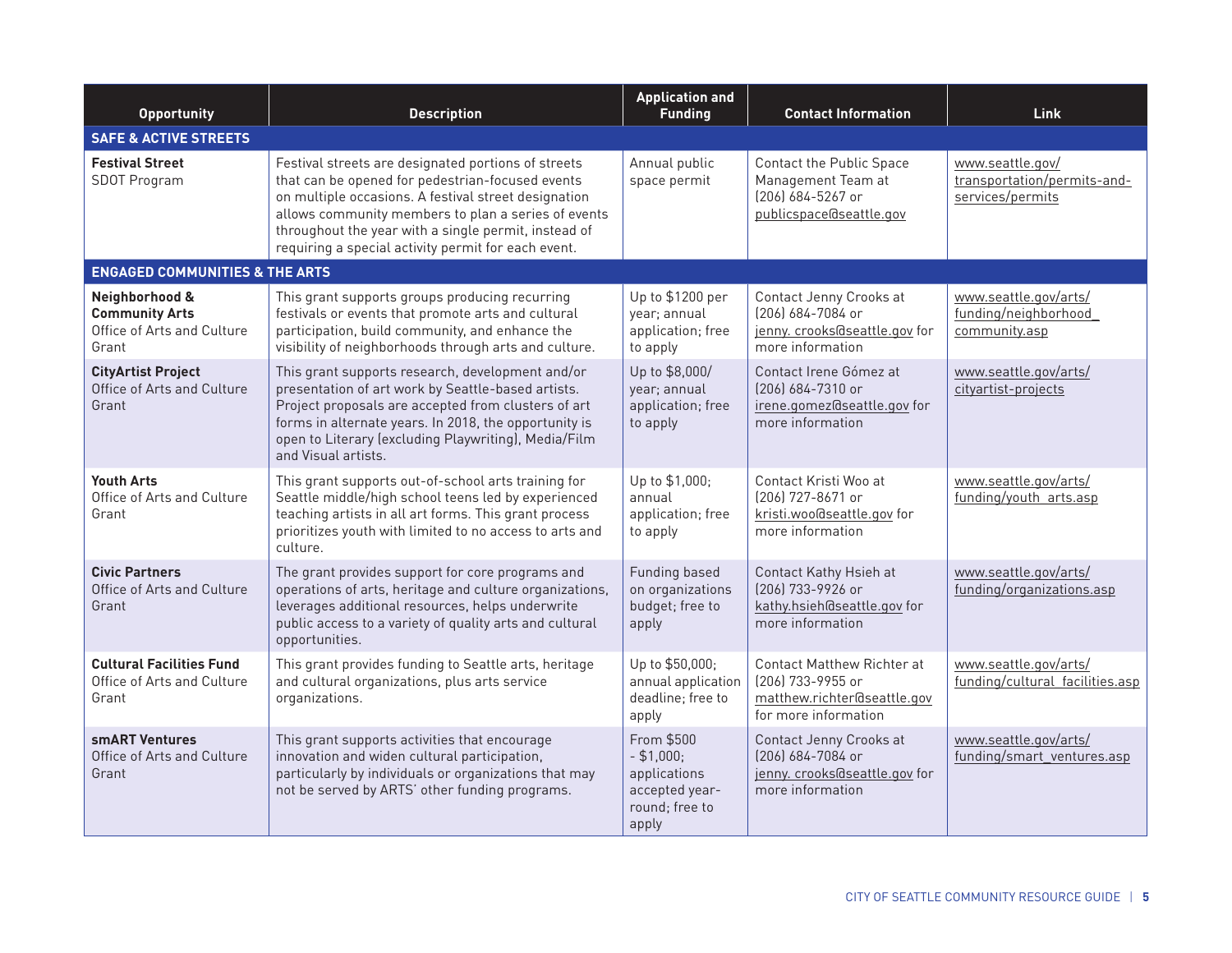| <b>Opportunity</b>                                                                                                                | <b>Description</b>                                                                                                                                                                                                                                                                                                                                                                                       | <b>Application and</b><br><b>Funding</b>                                                               | <b>Contact Information</b>                                                                                | Link                                                                                       |
|-----------------------------------------------------------------------------------------------------------------------------------|----------------------------------------------------------------------------------------------------------------------------------------------------------------------------------------------------------------------------------------------------------------------------------------------------------------------------------------------------------------------------------------------------------|--------------------------------------------------------------------------------------------------------|-----------------------------------------------------------------------------------------------------------|--------------------------------------------------------------------------------------------|
| <b>ENGAGED COMMUNITIES &amp; THE ARTS</b>                                                                                         |                                                                                                                                                                                                                                                                                                                                                                                                          |                                                                                                        |                                                                                                           |                                                                                            |
| <b>Neighborhood Block Party</b><br>SDOT Program                                                                                   | A block party helps you connect with your neighbors,<br>reimagine your block, and strengthen community<br>relationships. With a free permit, you can temporarily<br>close your street and use the right of way to host a<br>party for your neighbors.                                                                                                                                                    | Can request up to<br>one party/month;<br>free permit                                                   |                                                                                                           | www.seattle.gov/<br>transportation/stuse<br>blockparty.htm                                 |
| <b>Block Watch</b><br>Seattle Police Department<br>(SPD) Program                                                                  | This program is based on the principle that neighbors<br>working together are the first and best line of defense<br>against crime. It has been shown to be an effective<br>deterrent of crime at the neighborhood level.                                                                                                                                                                                 | To get started,<br>contact crime<br>prevention<br>coordinator                                          | Contact your Crime<br>Prevention Coordinator to get<br>started. See the website for<br>more details       | www.seattle.gov/Police/<br>blockwatch/default.htm                                          |
| <b>Community Emergency</b><br><b>Hubs</b><br>Office of Emergency<br>Management (OEM)<br>Program                                   | Community Emergency Hubs are places where<br>people gather after a disaster to help each other.<br>Hubs are established by community members, who<br>often organize using the Seattle Neighborhoods<br>Actively Prepare (SNAP) program. While the Office of<br>Emergency Management supports Hubs, the mission<br>of the Hub is accomplished solely through neighbors<br>and community members.          |                                                                                                        | <b>Contact the Seattle Office</b><br>of Emergency Management<br>at (206) 233-5998 for more<br>information | www.seattle.gov/emergency-<br>management/working-<br>together/community-<br>emergency-hubs |
| <b>DYNAMIC NEIGHBORHOODS</b>                                                                                                      |                                                                                                                                                                                                                                                                                                                                                                                                          |                                                                                                        |                                                                                                           |                                                                                            |
| <b>Neighborhood Matching</b><br><b>Fund Community</b><br><b>Partnership Fund</b><br>Department of<br>Neighborhoods (DON)<br>Grant | The Community Partnerships Fund awards up to<br>\$100,000 to support community members in building<br>community relationships around a project. Activities<br>supported by this fund may be physical projects<br>as well as less tangible educational, cultural, and<br>relationship-strengthening activities. All projects must<br>demonstrate capacity to build stronger and healthier<br>communities. | Up to \$100,000;<br>application<br>deadlines in<br>Spring, Summer,<br>and Fall: free to<br>apply       | Contact (206) 233-0093 or<br>NMFund@seattle.gov for<br>more information                                   | www.seattle.gov/<br>neighborhoods/programs-<br>and-services/neighborhood-<br>matching-fund |
| <b>Neighborhood Matching</b><br><b>Fund Small Sparks Fund</b><br><b>DON Grant</b>                                                 | The Small Sparks Fund awards up to \$1,000 to support<br>community members in becoming civically engaged.<br>Projects can include neighborhood organizing,<br>membership expansion or numerous other types of<br>activities. All projects must demonstrate its capacity to<br>build a stronger and healthier community.                                                                                  | Up to \$5,000;<br>application must<br>be received 6<br>weeks before<br>project start; free<br>to apply | Contact (206) 233-0093 or<br>NMFund@seattle.gov for<br>more information                                   | www.seattle.gov/<br>neighborhoods/programs-<br>and-services/neighborhood-<br>matching-fund |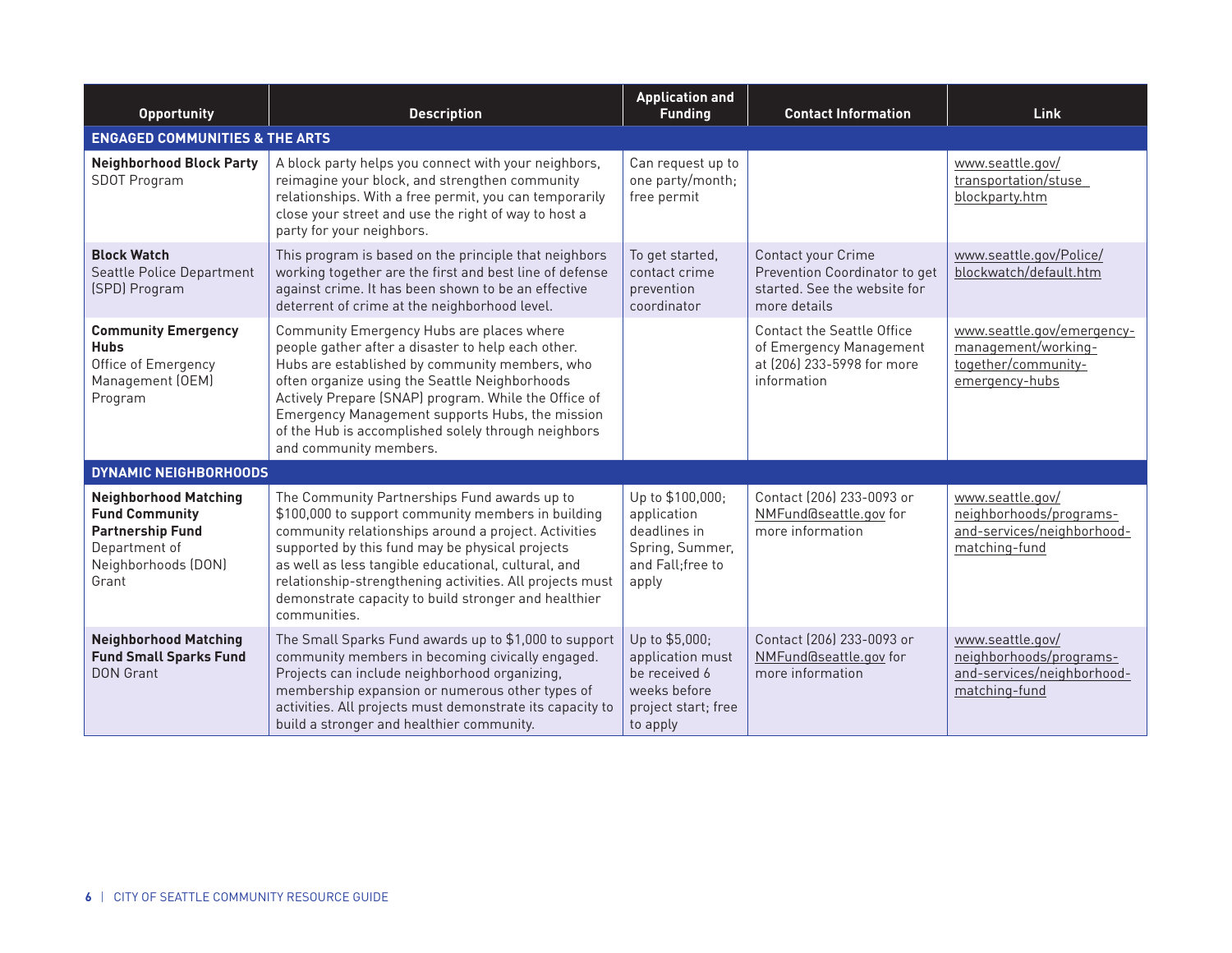| <b>Opportunity</b>                                                           | <b>Description</b>                                                                                                                                                                                                                                                                                                                                                                                                                                       | <b>Application and</b><br><b>Funding</b>       | <b>Contact Information</b>                                                                                   | Link                                                                                           |
|------------------------------------------------------------------------------|----------------------------------------------------------------------------------------------------------------------------------------------------------------------------------------------------------------------------------------------------------------------------------------------------------------------------------------------------------------------------------------------------------------------------------------------------------|------------------------------------------------|--------------------------------------------------------------------------------------------------------------|------------------------------------------------------------------------------------------------|
| <b>DYNAMIC NEIGHBORHOODS</b>                                                 |                                                                                                                                                                                                                                                                                                                                                                                                                                                          |                                                |                                                                                                              |                                                                                                |
| <b>Find It, Fix It Community</b><br>Walks<br>DON Grant/Program               | The Find It, Fix It Community Walks help to improve<br>neighborhoods one block at a time. During these<br>walks, neighbors, police, and City officials walk<br>together to identify unsafe or poorly maintained<br>elements, such as overgrown trees, or litter.<br>Then, the City and community work together to<br>fix these problems. Community Walks have been<br>held throughout the city, resulting in hundreds of<br>infrastructure improvements. | Up to \$3,000;<br>subject to change            | Contact Hailey Oppelt at<br>(206) 386-1907 or<br>hailey.oppelt@seattle.gov for<br>more information           | www.seattle.gov/<br>neighborhoods/programs-<br>and-services/find-it-fix-it-<br>community-walks |
| <b>Trees for Neighborhoods</b><br><b>SPU Grant</b>                           | Trees for Neighborhoods is the City of Seattle's<br>residential tree planting project. Since 2009, Trees<br>for Neighborhoods has helped Seattle residents plant<br>over 8,000 trees in their yards and along the street.<br>That's 6,300 more trees working to clean our air and<br>water, make our streets more walkable, and our<br>neighborhoods healthier!                                                                                          | Application opens<br>in July; free to<br>apply | Contact (206) 615-1668 or<br>TreesForNeighborhoods@<br>seattle.gov for more<br>information                   | www.seattle.gov/trees/<br>treesforneighborhoods.htm                                            |
| <b>Vending in Public Spaces</b><br>SDOT Program                              | The City encourages street-food vending to increase<br>public use, enjoyment, and safety of our public right<br>of way. With proper design and management, street-<br>food vending can be a great way to encourage walking,<br>add vitality to the street, and promote local economic<br>development. For more information on vending permit<br>types, please access the website.                                                                        |                                                | Contact (206) 684-5267 or<br>annualpermits@seattle.gov<br>for more information                               | www.seattle.gov/<br>transportation/stuse vend.<br>htm                                          |
| <b>Community Access and</b><br><b>Parking Program</b><br><b>SDOT Program</b> | Through the Community Parking Program, SDOT<br>works with community members to identify on-street<br>parking challenges and opportunities, develop parking<br>recommendations, and implement changes throughout<br>the city to improve on-street parking management in<br>Seattle's neighborhood business districts and nearby<br>residential areas.                                                                                                     |                                                | Contact Jonathan Williams at<br>(206) 733-9026 or jonathan.<br>williams2@seattle.gov for<br>more information | www.seattle.gov/<br>transportation/parking/<br>communityparking.htm                            |
| <b>Seattle Parklet &amp;</b><br><b>Streateries Program</b><br>SDOT Program   | Parklets and streateries are a cost-effective way to<br>convert on-street parking spots into public spaces<br>that all Seattleites can enjoy, while still maintaining<br>a healthy parking supply and ensuring our streets<br>move people and goods efficiently. SDOT is working<br>with local businesses and community organizations to<br>permit parklets and streateries.                                                                             |                                                | Contact Casey Rogers at<br>(206) 733-9707 or<br>casey.rogers@seattle.gov                                     | www.seattle.gov/<br>transportation/parklets.htm                                                |